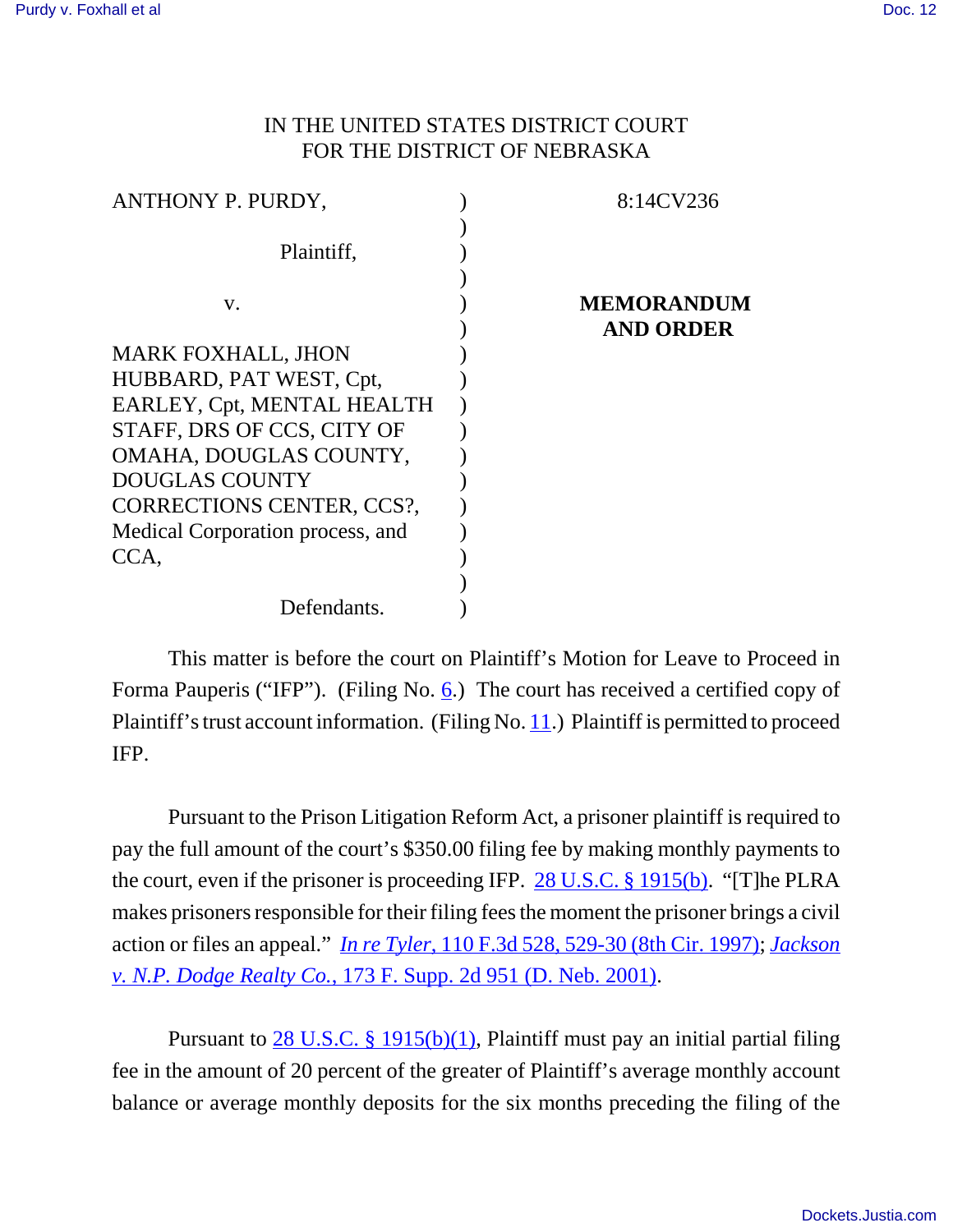complaint. Accordingly, the court finds that the initial partial filing fee is \$10.40, based on an average monthly account balance of \$52.00. Plaintiff must pay this initial partial filing fee within 30 days from the date of this Memorandum and Order. If the court does not receive payment by this deadline, this matter **will be dismissed**. Plaintiff may request an extension of time if needed.

In addition to the initial partial filing fee, Plaintiff must "make monthly payments of 20 percent of the preceding month's income credited to the prisoner's account."  $28 \text{ U.S.C.}$  § 1915(b)(2). The statute places the burden on the prisoner's institution to collect the additional monthly payments and forward them to the Court as follows:

After payment of the initial partial filing fee, the prisoner shall be required to make monthly payments of 20 percent of the preceding month's income credited to the prisoner's account. The agency having custody of the prisoner shall forward payments from the prisoner's account to the clerk of the court each time the amount in the account exceeds \$10 until the filing fees are paid.

28 U.S.C. § 1915(b)(2). Therefore, after payment in full of the initial partial filing fee, the remaining installments shall be collected pursuant to this procedure.

The clerk's office shall send a copy of this Memorandum and Order to the appropriate financial official at Plaintiff's institution. Plaintiff will remain responsible for the entire filing fee, as long as he is a prisoner, even if the case is dismissed at some later time. *See In re Tyler*, 110 F.3d at 529-30; *Jackson*, 173 F. Supp. 2d at 951.

## IT IS THEREFORE ORDERED that:

1. Plaintiff's Motion for Leave to Proceed IFP (Filing No. 6) is granted.